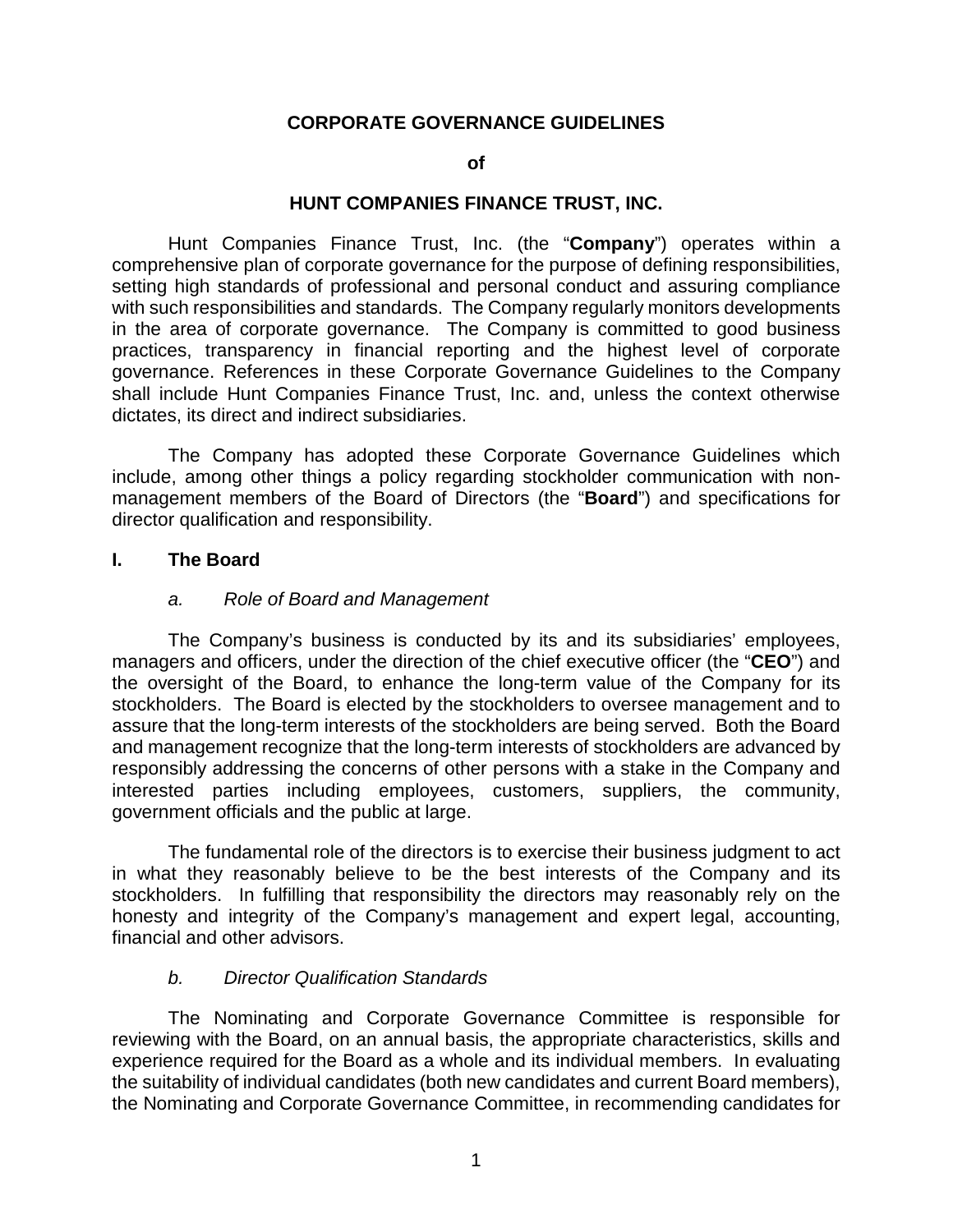election, and the Board, in approving (and, in the case of vacancies, appointing) such candidates, take into account many factors, including the ability to make independent analytical inquiries, general understanding of marketing, finance and other elements relevant to the success of a publicly-traded company in today's business environment, experience in the Company's industry and with relevant social policy concerns, understanding of the Company's business on a technical level, other board service and educational and professional background. Each candidate nominee must also possess fundamental qualities of intelligence, honesty, good judgment, high ethics and standards of integrity, fairness and responsibility. The Board evaluates each individual in the context of the Board as a whole, with the objective of assembling a group that can best perpetuate the success of the business and represent stockholder interests through the exercise of sound judgment using its diversity of experience in these various areas. In determining whether to recommend a director for re-election, the Nominating and Corporate Governance Committee also considers the director's past attendance at meetings and participation in and contributions to the activities of the Board.

Directors must be willing to devote sufficient time to carrying out their duties and responsibilities effectively, and should be committed to serve on the Board for an extended period of time. Directors should offer their resignation in the event of any significant change in their personal circumstances, including change in their principal job responsibilities that could interfere with the performance of their duties as directors.

#### *c. No Specific Limitation on Other Board Service*

The Board does not believe that its members should be prohibited from serving on boards of other organizations and has not adopted any guidelines limiting such activities, except with respect to members serving on the Audit Committee, as described below. However, the Nominating and Corporate Governance Committee and the Board will take into account the nature of and time involved in a director's service on other boards and/or committees in evaluating the suitability of individual director candidates and current directors and making its recommendations to the Company's stockholders.

Due to the demanding nature of service on the Audit Committee, the members of the Audit Committee should carefully consider the number of other audit committees of boards of directors on which they serve. Service on three or more other audit committees of public companies concurrently triggers a Board determination and proxy disclosure that such simultaneous service does not impair the individual's ability to serve on the Company's Audit Committee.

## *d. Director Responsibilities*

The business and affairs of the Company will be managed by or under the direction of the Board, including through one or more of its committees as set forth in the Bylaws and committee charters. Each director is expected to spend the time and effort necessary to properly discharge his or her responsibilities. In addition to its general oversight of management, the Board also performs a number of specific functions, including: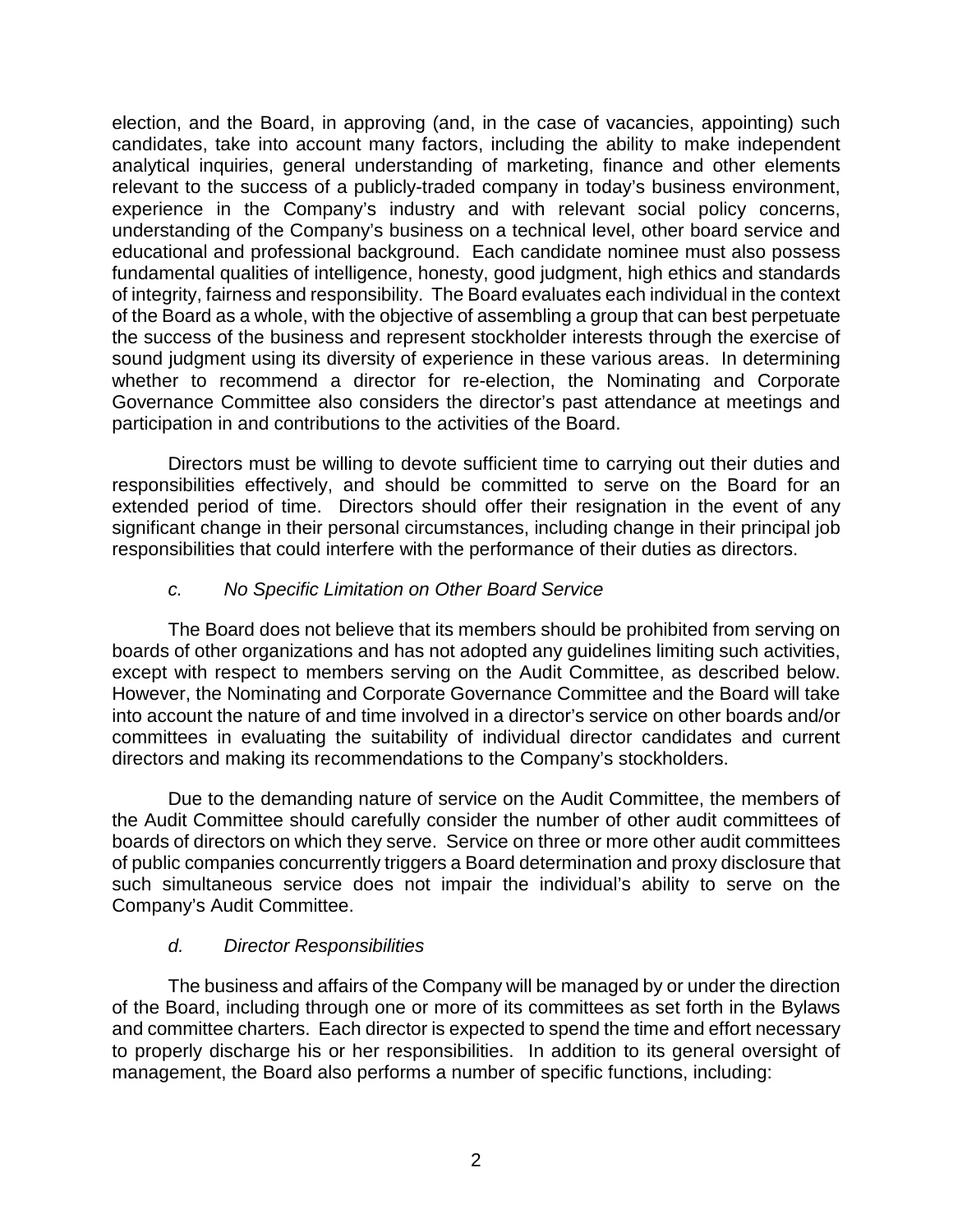(1) overseeing the conduct of the Company's business, to evaluate whether the business is being properly managed;

(2) reviewing and, where appropriate, approving the Company's major financial objectives, plans and actions;

(3) reviewing and, where appropriate, approving major changes in, and determinations of other major issues respecting, the appropriate auditing and accounting principles and practices to be used in the preparation of the Company's financial statements;

(4) reviewing and, where appropriate, approving major changes in, and determinations under the Company's Code of Business Conduct and Ethics and Policy Against Insider Trading and other Company policies;

(5) reviewing and, where appropriate, approving actions to be undertaken by the Company that would result in a material change in the financial structure or control of the Company, the acquisition or disposition of any businesses or asset(s) material to the Company or the entry of the Company into any major new line of business;

(6) assessing major risks facing the Company and reviewing options for their mitigation;

(7) together with the Compensation Committee, regularly evaluating the performance and, to the extent that the Company is responsible for paying the compensation and/or any other employee benefits of the CEO, approving the compensation of the CEO;

(8) with the input of the Compensation Committee and the CEO, providing counsel and oversight on the selection, evaluation, development and compensation of principal senior executives;

(9) planning for succession with respect to the position of CEO and monitoring management's succession planning for other key executives; and

(10) ensuring that the Company's business is conducted with the highest standards of ethical conduct and in conformity with applicable laws and regulations, and ensuring that the integrity of relationships with customers, suppliers and other stockholders is maintained.

#### *e. Director Independence Standards*

At least a majority of the Board and all members of the Audit Committee, Compensation Committee and Nominating and Corporate Governance Committee will at all times be comprised of directors who qualify as independent directors (the "**Independent Directors**") in accordance with applicable rules of the Securities and Exchange Commission (the "**SEC**") and the listing standards of the New York Stock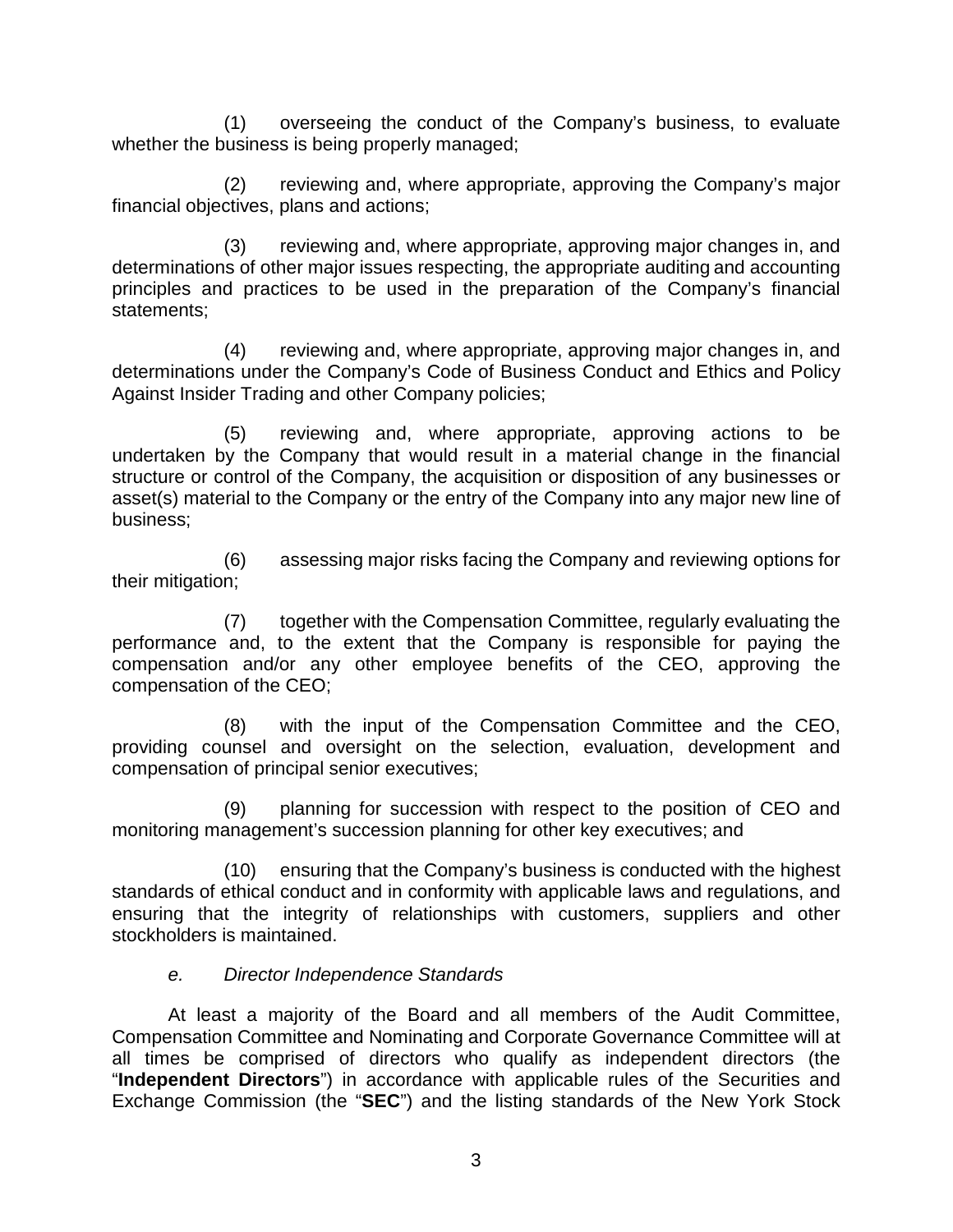Exchange (the "**NYSE**"), as amended from time to time. The Board performs an analysis, at least annually, as to whether each member of the Board is independent. The Board has adopted the definition of "independence" as described under NYSE Listed Company Manual Section 303A.02.

Subject to NYSE and SEC rules and regulations, the Board shall meet the criteria for independence as affirmatively determined annually by the Board in accordance with the NYSE listing standards and any other applicable laws, rules and regulations regarding independence in effect and applicable to the Company from time to time. A vacancy on the Board or other failure to comply with the foregoing requirements shall not affect the validity of any action taken by the Board.

For a director to be considered independent, the Board must affirmatively determine that the director does not have any direct or indirect material relationship with the Company. In addition, the Board has established guidelines, set forth below, to assist it in determining director independence, which conform to the independence requirements in the NYSE listing requirements. The Board will interpret and, from time to time, modify these guidelines to correspond to any changes in the independence requirements in the NYSE listing requirements. In addition to applying these guidelines, the Board will consider all relevant facts and circumstances in making an independence determination, and not merely from the standpoint of the director, but also from that of persons or organizations with which the director has an affiliation.

The Board will make and publicly disclose its independence determination for each director when the director is first elected to the Board and annually thereafter for all nominees for election as directors. If the Board determines that a director who satisfies the NYSE rules is independent even though he or she does not satisfy all of the Company's independence guidelines, this determination will he disclosed and explained in the Company's next proxy statement.

Unless otherwise permitted under the NYSE Listed Company Manual, a director will not be independent if:

(1) The director is, or has been within the last three years, an employee of the Company, or an immediate family member of the director is, or has been within the last three years, an executive officer, of the Company;

(2) The director has received, or has an immediate family member who has received, during any twelve-month period within the last three years, more than \$120,000 in compensation from the Company, other than director and committee fees and pension or other forms of deferred compensation for prior service (provided such compensation is not contingent in any way on continued service);

(3) (A) The director is a current partner or employee of a firm that is the Company's internal or external auditor; (B) the director has an immediate family member who is a current partner of such a firm; (C) the director has an immediate family member who is a current employee of such a firm and personally works on the Company's audit;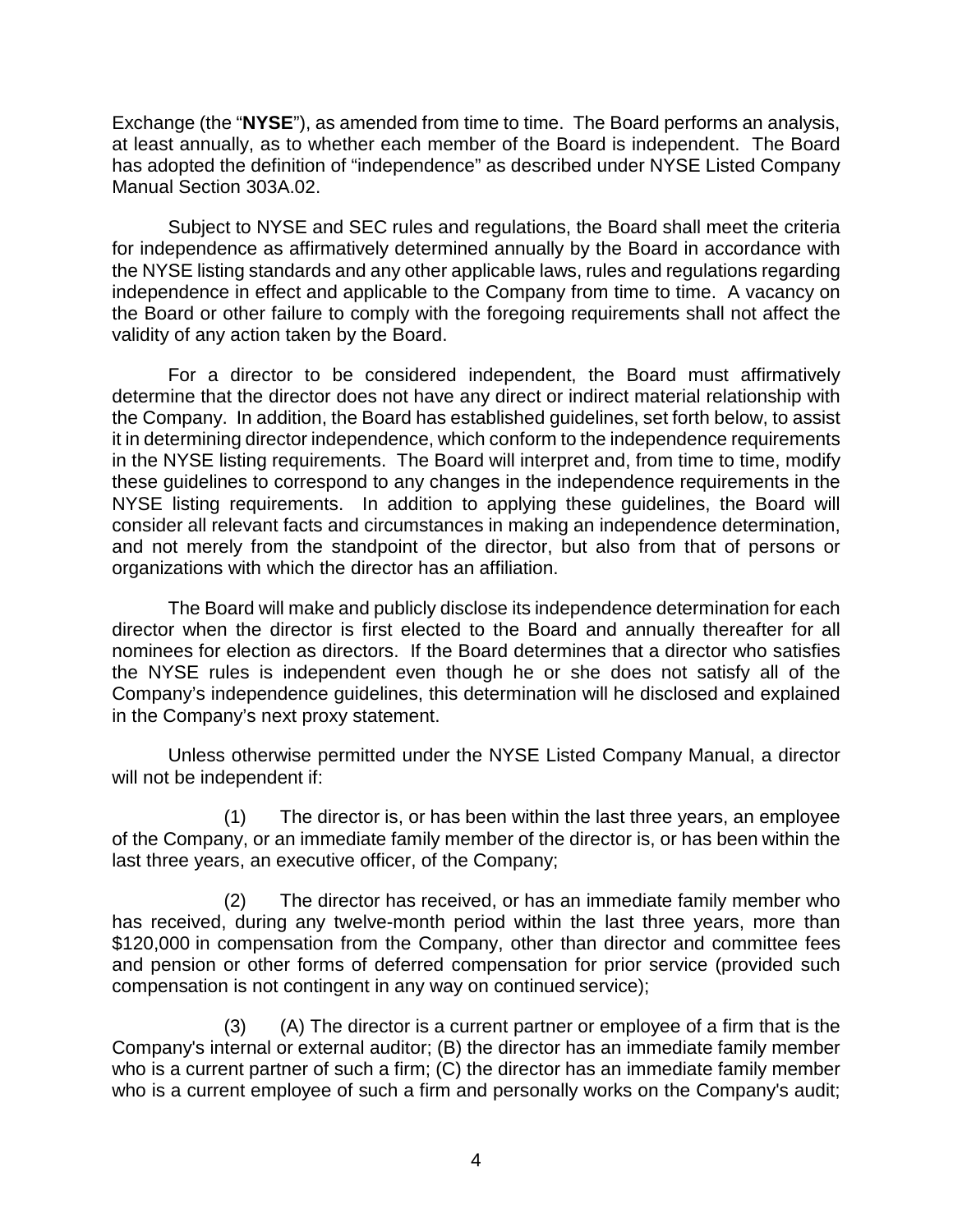or (D) the director or an immediate family member was within the last three years a partner or employee of such a firm and personally worked on the Company's audit within that time;

(4) The director or an immediate family member is, or has been within the last three years, employed as an executive officer of another company where any of the Company's present executive officers at the same time serves or served on that other company's compensation committee; or

(5) The director is a current employee, or an immediate family member is a current executive officer, of a company that has made payments to, or received payments from, the Company for property or services in an amount which, in any of the last three fiscal years, exceeds the greater of \$1 million, or 2% of such other company's consolidated gross revenues.

# *f. Independence of Audit Committee Members*

Members of the Audit Committee must also satisfy the definition of "independence" under Rule 10A-3(b)(1) ("**Rule 10A-3**") of the Securities Exchange Act of 1934. Specifically, members of the Audit Committee may not, other than in their capacity as a member of the audit committee, the Board, or any other Board committee:

(1) accept directly or indirectly any consulting, advisory or other compensatory fee from the Company or any of its subsidiaries, other than fixed amounts of compensation under a retirement plan (including deferred compensation) for prior service with the Company (provided that such compensation is not contingent in any way on continued service); or

(2) be an "affiliate" of the Company or any of its subsidiaries, as such term is defined in Rule 10A-3. Rule 10A-3 defines "affiliate" to include an executive officer of an affiliate of the Company, a director who also is an employee of an affiliate, a general partner of an affiliate, and a managing member of an affiliate.

# *g. Size of Board and Selection Process*

The directors are elected each year by the stockholders at the annual meeting of stockholders. Stockholders may propose nominees for consideration by the Nominating and Corporate Governance Committee in accordance with the charter of that committee and the Company's Bylaws. The Board also determines the number of directors from time to time by resolutions adopted by majority vote. Between annual stockholder meetings, the Board may elect directors to serve until the next annual meeting of stockholders.

# *h. Committees of the Board*

The Board has established committees comprised of members of the Board to assist the Board in discharging its responsibilities including but not limited to: (i) the Audit Committee; (ii) the Compensation Committee and (iii) the Nominating and Corporate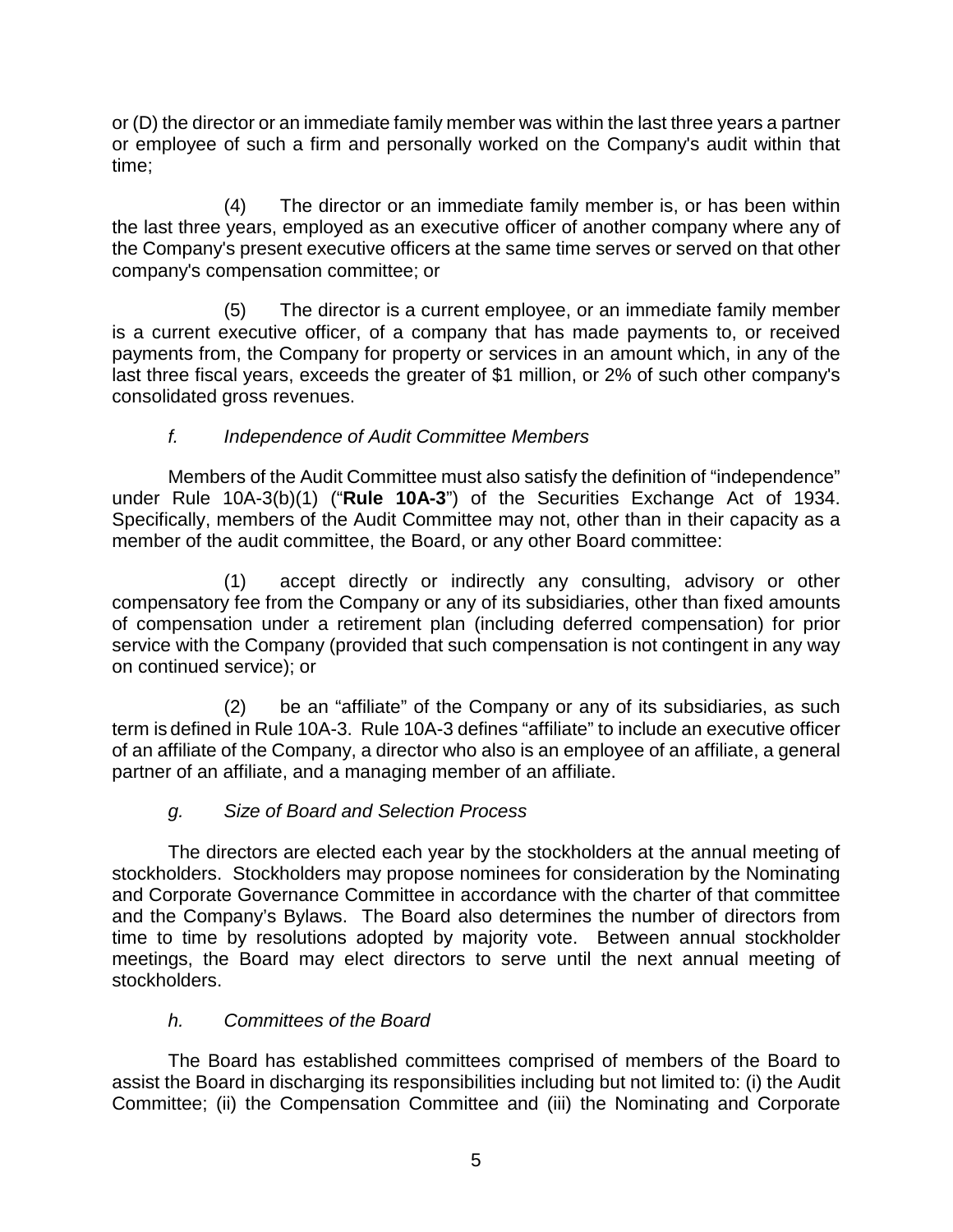Governance Committee. The current charters and key practices of certain committees of the Board are published on the Company's website and will be mailed to any stockholder upon written request. The committee chairs report the highlights of their meetings to the full Board following each meeting of the respective committees. The committees occasionally hold meetings in conjunction with the full Board.

## *i. Compensation*

Any executive officer of the Company who also serves on its Board shall not receive additional compensation for his or her service as a director. Senior management of the Company will report once a year to the full Board or the Compensation Committee regarding the status of the Company's non-management director compensation in relation to other U.S. companies of comparable size and the Company's competitors. Such report will include consideration of both direct and indirect forms of compensation to the Company's non-management directors, including any charitable contributions by the Company to organizations in which a non- management director is involved, and will recommend any changes in non-management director compensation.

Director fees are the sole form of compensation that members of the Audit Committee may receive from the Company.

# *j. Stockholder Communication with the Board*

To send communications to the Board, the non-management members as a group, or any of the directors individually, stockholders should contact them in writing at Hunt Companies Finance Trust, Inc., c/o Hunt Investment Management, LLC, 230 Park Avenue, 19th Floor, New York, New York 10169 or by telephone at (212) 588-2049. All communications will be compiled and submitted to the Board or the individual directors on a periodic basis, unless there are safety or security concerns that mitigate against further transmission of the communications, as determined by the Corporate Secretary in consultation with the Company's legal counsel. The Board or individual director so addressed shall be advised of a communication withheld for safety or security reasons as soon as practicable.

## *k. Board Access to Senior Management*

The Board will have complete access to Company management in order to ensure that directors can ask any questions and receive all information necessary to perform their duties. Directors should exercise judgment to ensure that their contact with management does not distract managers from their jobs or disturb the business operations of the Company. Such contact, if in writing, should be copied to the Chief Executive Officer of the Company.

# *l. Board Access to Independent Advisors*

The Board committees may hire independent advisors as set forth in their applicable charters. The Board as a whole shall have access to such advisors and such other independent advisors that the Company retains or that the Board considers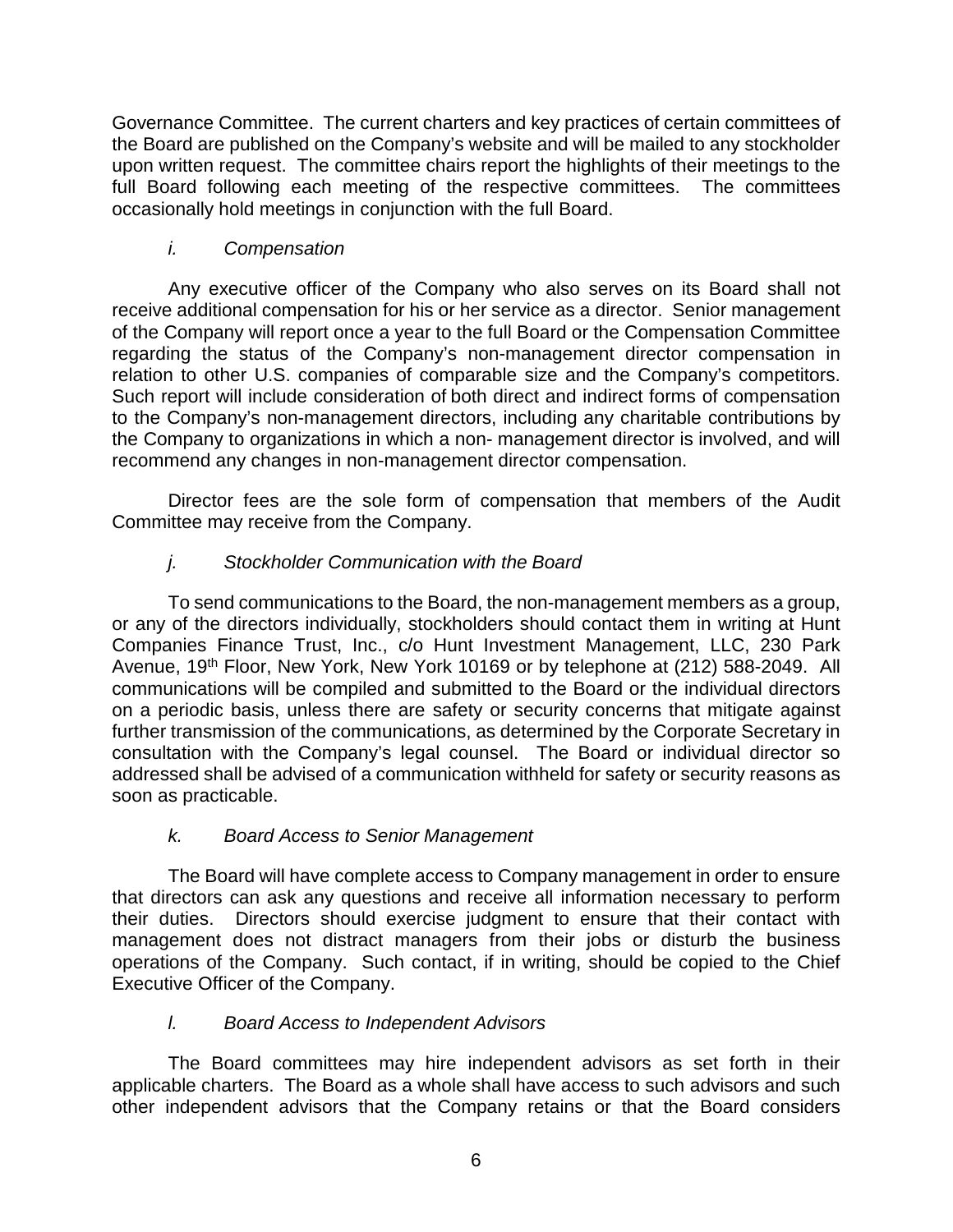necessary to discharge its responsibilities.

## *m. Board Orientation and Continuing Education of Board Members*

The Company provides new directors with a director orientation program to familiarize them with, among other things, the Company's business, strategic plans, significant financial, accounting and management issues, compliance programs, conflicts policies, Code of Business Conduct and Ethics and Policy Against Insider Trading, Corporate Governance Guidelines, principal officers, internal auditors and independent auditors.

The Company will make available to directors continuing education programs, and each director is expected to participate in such programs, as management or the Board determines desirable.

## *n. Retirement and Term Limits*

The Board does not believe that age and term limits on directors' service are appropriate and does not currently maintain any such standards.

#### **II. Board Meetings**

#### *a. Director Attendance*

A director is expected to spend the time and effort necessary to properly discharge his or her responsibilities. Accordingly, a director is expected to regularly prepare for and attend meetings of the Board and all committees on which the director sits (including separate meetings of non- management directors and the independent directors), with the understanding that, on occasion, a director may be unable to attend a meeting. A director who is unable to attend a meeting is expected to notify the Chairman of the Board or the Chairman of the appropriate committee in advance of such meeting, and, whenever possible, participate in such meeting via teleconference.

In furtherance of our objective to provide investors with open lines of communication to the directors, the Company has adopted a policy that directors will make reasonable efforts to attend annual meetings of stockholders. Directors' attendance at annual meetings can provide investors with an opportunity to communicate with directors about issues affecting the Company. In addition, the Company discloses the number of directors who attend the annual meetings.

## *b. Setting Board Agenda*

The Board shall be responsible for its agenda. At the last Board meeting of each year, the CEO will propose for the Board's approval key issues of strategy, risk and integrity to be scheduled and discussed during the course of the next calendar year. Before that meeting, the Board will be invited to offer its suggestions. As a result of this process, a schedule of major discussion items for the following year will be established. The CEO or the committee chair, as appropriate, shall determine the nature and extent